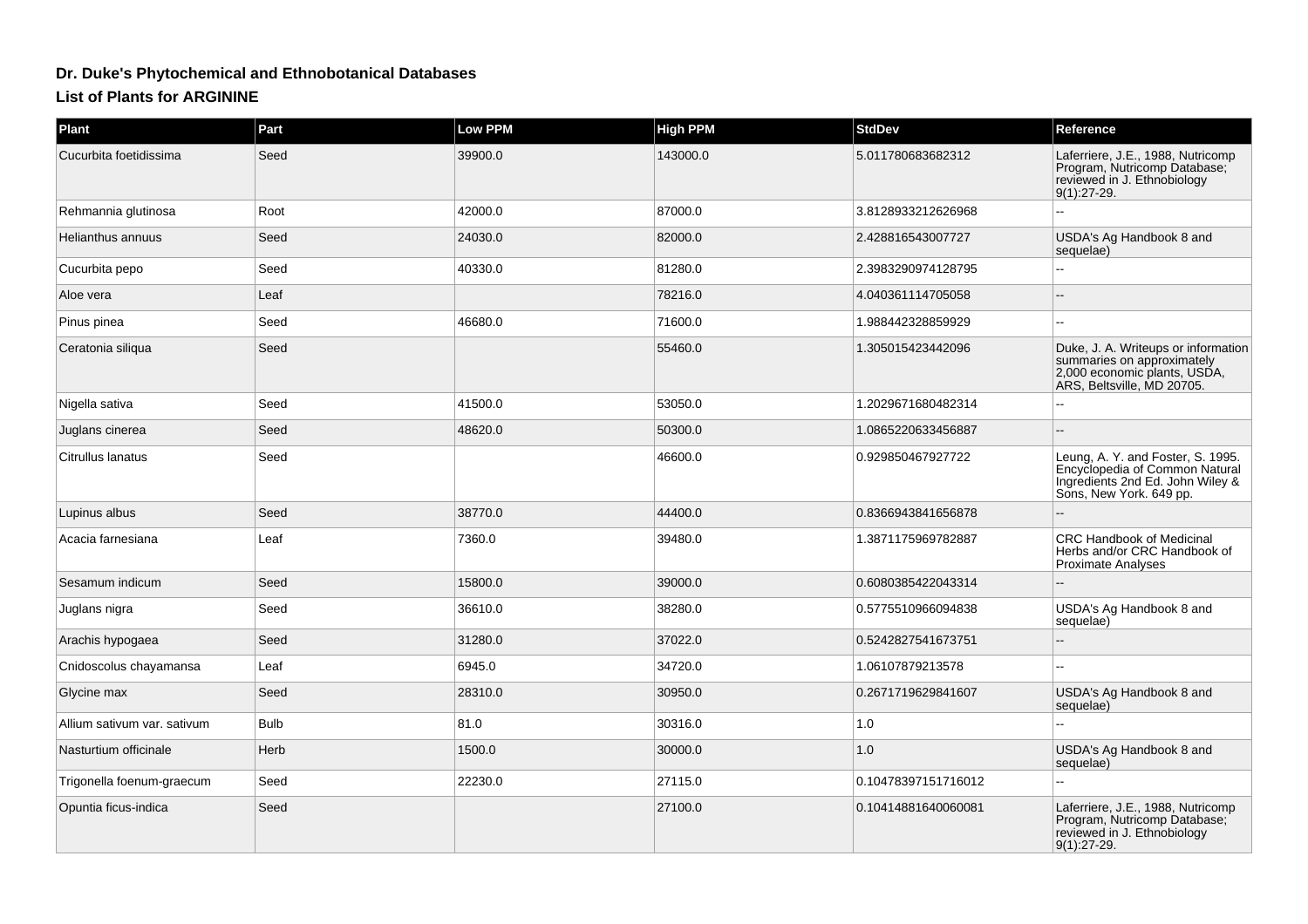| Plant                       | Part                   | Low PPM | <b>High PPM</b> | <b>StdDev</b>         | Reference                             |
|-----------------------------|------------------------|---------|-----------------|-----------------------|---------------------------------------|
| Brassica nigra              | Leaf                   | 1810.0  | 26657.0         | 0.5087991947733539    | USDA's Ag Handbook 8 and<br>sequelae) |
| Mucuna pruriens             | Seed                   | 12350.0 | 26180.0         | 0.06519263591829559   |                                       |
| Prunus dulcis               | Seed                   | 24950.0 | 26098.0         | 0.061720454614437946  | USDA's Ag Handbook 8 and<br>sequelae) |
| Allium schoenoprasum        | Leaf                   | 2020.0  | 25350.0         | 0.41927551453613565   | USDA's Ag Handbook 8 and<br>sequelae) |
| Moringa oleifera            | Shoot                  | 5320.0  | 24930.0         | 1.0                   | USDA's Ag Handbook 8 and<br>sequelae) |
| Bertholletia excelsa        | Seed                   | 23900.0 | 24727.0         | 0.0036672769609157104 |                                       |
| Phaseolus vulgaris          | <b>Sprout Seedling</b> | 2280.0  | 24516.0         | 1.410637937281947     | USDA's Ag Handbook 8 and<br>sequelae) |
| Lens culinaris              | Seed                   | 21680.0 | 24400.0         | -0.010179104580077558 | USDA's Ag Handbook 8 and<br>sequelae) |
| Vicia faba                  | Seed                   | 4630.0  | 24370.0         | -0.011449414813196206 | USDA's Ag Handbook 8 and<br>sequelae) |
| Pinus edulis                | Seed                   | 22510.0 | 23920.0         | -0.030504068309975933 | USDA's Ag Handbook 8 and<br>sequelae) |
| Pistacia vera               | Seed                   | 21860.0 | 22740.0         | -0.0804696041459761   |                                       |
| Papaver bracteatum          | Seed                   | 18300.0 | 21650.0         | -0.12662420928262033  |                                       |
| Papaver somniferum          | Seed                   | 19950.0 | 21401.0         | -0.1371677842175051   |                                       |
| Vigna radiata               | <b>Sprout Seedling</b> | 1970.0  | 20693.0         | -0.6182818649110114   | USDA's Ag Handbook 8 and<br>sequelae) |
| Psophocarpus tetragonolobus | Seed                   | 18860.0 | 20576.0         | -0.17210131562826794  |                                       |
| Cicer arietinum             | Seed                   | 11500.0 | 20560.0         | -0.17277881441926457  |                                       |
| Lens culinaris              | <b>Sprout Seedling</b> | 6110.0  | 20365.0         | -0.7923560723709357   | USDA's Ag Handbook 8 and<br>sequelae) |
| Pisum sativum               | Seed                   | 4280.0  | 20246.0         | -0.1860747281925731   |                                       |
| Corchorus olitorius         | Leaf                   | 1830.0  | 20185.0         | 0.06549601306311933   |                                       |
| Ipomoea aquatica            | Leaf                   | 1480.0  | 19655.0         | 0.02919337302813411   |                                       |
| Lablab purpureus            | Seed                   | 880.0   | 19365.0         | -0.22337950537182405  |                                       |
| Spinacia oleracea           | Plant                  | 1620.0  | 19239.0         | 1.2761740025274024    | USDA's Ag Handbook 8 and<br>sequelae) |
| Sinapis alba                | Seed                   | 17500.0 | 18725.0         | -0.25047945701168856  |                                       |
| Vigna unguiculata           | Seed                   | 2070.0  | 18500.0         | -0.2600067837600784   | USDA's Ag Handbook 8 and<br>sequelae) |
| Asparagus officinalis       | Shoot                  | 1430.0  | 18452.0         | $-1.0$                |                                       |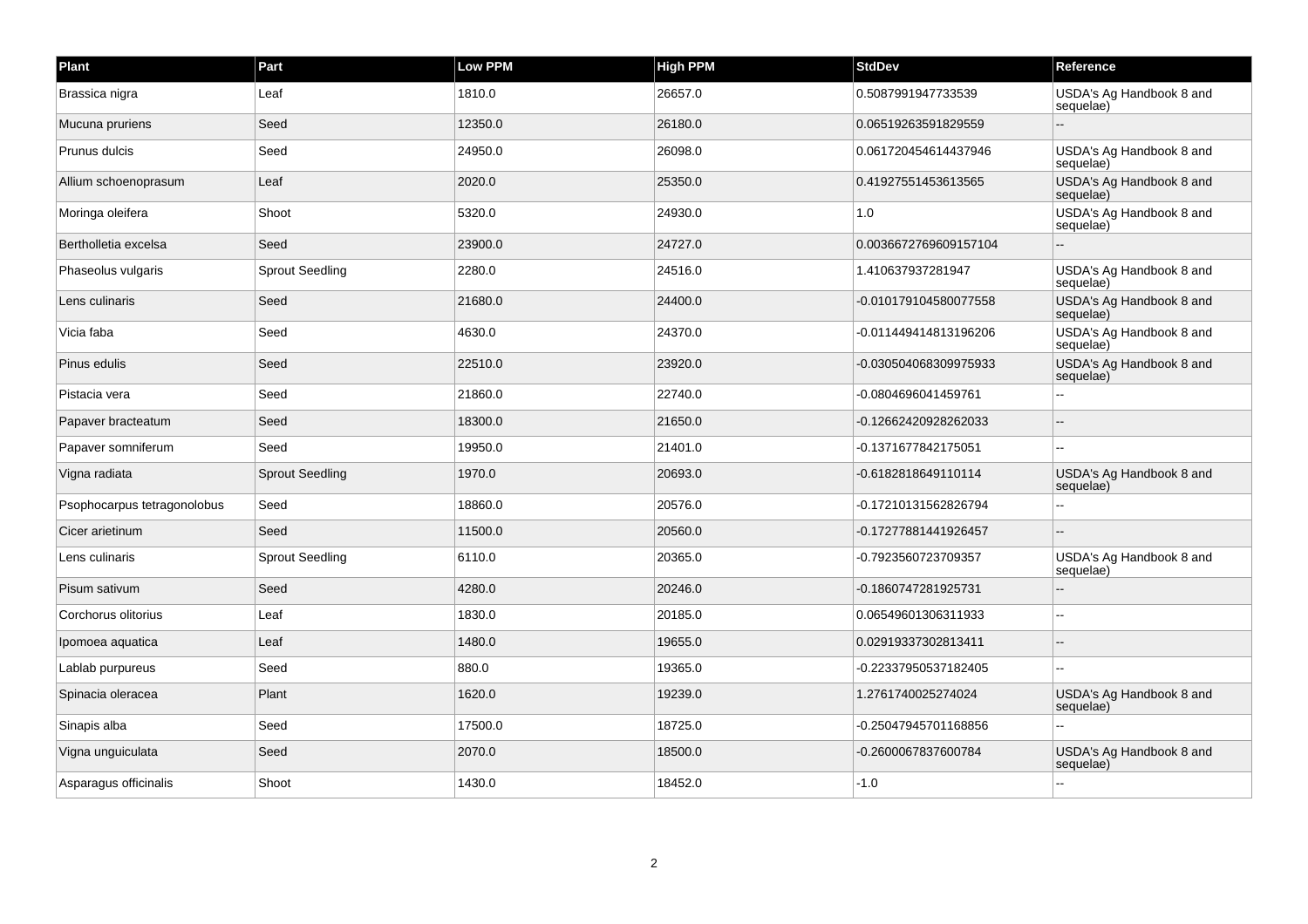| Plant                              | Part        | <b>Low PPM</b> | <b>High PPM</b> | <b>StdDev</b>        | Reference                             |
|------------------------------------|-------------|----------------|-----------------|----------------------|---------------------------------------|
| Vigna unguiculata                  | Seed        | 16850.0        | 18401.0         | -0.26419880752937    | USDA's Ag Handbook 8 and<br>sequelae) |
| Vigna radiata                      | Seed        | 16720.0        | 18383.0         | -0.26496099366924114 | USDA's Ag Handbook 8 and<br>sequelae) |
| Brassica chinensis                 | Leaf        | 840.0          | 17951.0         | -0.0875230394617054  |                                       |
| Brassica rapa                      | Leaf        | 840.0          | 17951.0         | -0.0875230394617054  | USDA's Ag Handbook 8 and<br>sequelae) |
| Anacardium occidentale             | Seed        | 17410.0        | 17711.0         | -0.2934159428910989  |                                       |
| Panax quinquefolius                | Plant       | 11530.0        | 17615.0         | 1.003029083943788    |                                       |
| Allium cepa                        | <b>Bulb</b> | 1580.0         | 17222.0         | $-1.0$               | USDA's Ag Handbook 8 and<br>sequelae) |
| Vigna unguiculata                  | Fruit       | 1960.0         | 16131.0         | 3.1531669404365434   | USDA's Ag Handbook 8 and<br>sequelae) |
| Chenopodium album                  | Plant       | 2530.0         | 16116.0         | 0.750908250842287    |                                       |
| Brassica oleracea var. botrytis I. | Leaf        | 1450.0         | 15573.0         | -0.25040545078848814 |                                       |
| Brassica oleracea var. italica     | Leaf        | 1450.0         | 15573.0         | -0.25040545078848814 | USDA's Ag Handbook 8 and<br>sequelae) |
| Phaseolus lunatus                  | Seed        | 4580.0         | 15390.0         | -0.391695611260045   | USDA's Ag Handbook 8 and<br>sequelae) |
| Colocasia esculenta                | Leaf        | 2200.0         | 15340.0         | -0.26636491329443446 |                                       |
| Oenothera biennis                  | Seed        | 14100.0        | 15048.0         | -0.40617714791759757 |                                       |
| Phaseolus vulgaris                 | Seed        | 13370.0        | 15026.0         | -0.40710870875521793 | USDA's Ag Handbook 8 and<br>sequelae) |
| Cichorium intybus                  | Leaf        | 660.0          | 14892.0         | -0.29705091845608234 | USDA's Ag Handbook 8 and<br>sequelae) |
| Vigna angularis                    | Seed        | 12840.0        | 14834.0         | -0.41523869424717724 |                                       |
| Amaranthus sp.                     | Leaf        | 1210.0         | 14556.0         | -0.32006542232731827 |                                       |
| Cajanus cajan                      | Seed        | 11280.0        | 14530.0         | -0.4281111712761129  |                                       |
| Brassica oleracea var. gemmifera   | Leaf        | 2030.0         | 14494.0         | -0.3243121462559392  | USDA's Ag Handbook 8 and<br>sequelae) |
| Brassica napus var. napobrassica   | Root        | 1480.0         | 14310.0         | 0.17714518801318105  | USDA's Ag Handbook 8 and<br>sequelae) |
| Bixa orellana                      | Seed        |                | 14260.0         | -0.4395439633741807  |                                       |
| Carum carvi                        | Seed        | 12520.0        | 13900.0         | -0.45478768617160453 | Revised USDA data received<br>1993.   |
| Anethum graveolens                 | Seed        | 12630.0        | 13678.0         | -0.46418798189668253 | USDA's Ag Handbook 8 and<br>sequelae) |
| Anethum graveolens                 | Fruit       | 12630.0        | 13678.0         | 2.498859968309268    |                                       |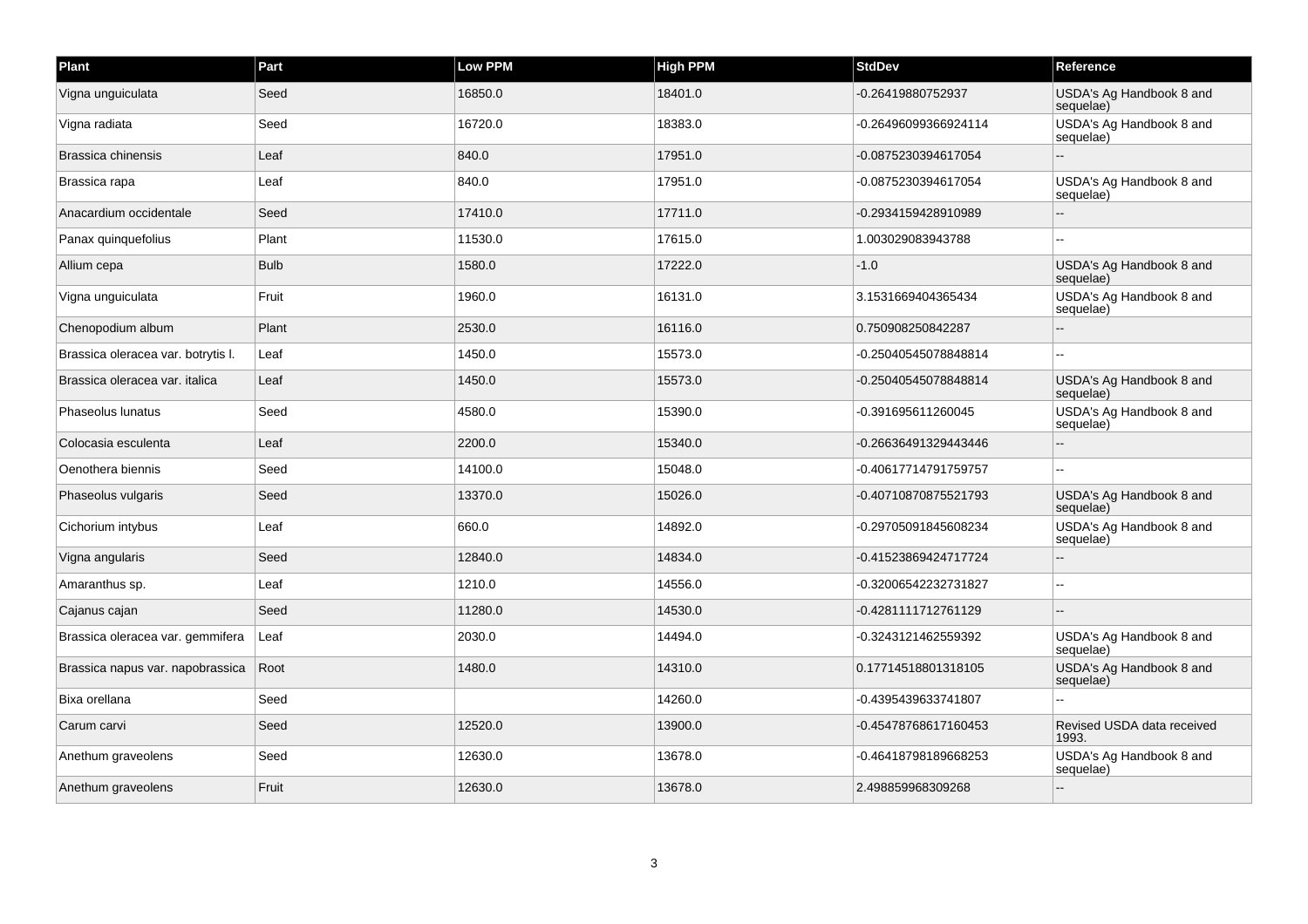| <b>Plant</b>                        | Part        | <b>Low PPM</b> | <b>High PPM</b> | <b>StdDev</b>         | Reference                                                                                                                                                                                                                                                                  |
|-------------------------------------|-------------|----------------|-----------------|-----------------------|----------------------------------------------------------------------------------------------------------------------------------------------------------------------------------------------------------------------------------------------------------------------------|
| Pisum sativum                       | Fruit       | 1340.0         | 13254.0         | 2.385763288251394     |                                                                                                                                                                                                                                                                            |
| Brassica oleracea var. viridis I.   | Leaf        | 800.0          | 13112.0         | -0.418972992535844    |                                                                                                                                                                                                                                                                            |
| Avena sativa                        | Seed        | 3000.0         | 13000.0         | -0.492896993165164    | Jim Duke's personal files.*                                                                                                                                                                                                                                                |
| Valerianella locusta                | Plant       | 910.0          | 12640.0         | 0.166270481755684     | ÷.                                                                                                                                                                                                                                                                         |
| Brassica oleracea var. botrytis I.  | Flower      | 960.0          | 12400.0         |                       |                                                                                                                                                                                                                                                                            |
| Triticum aestivum                   | Seed        | 4000.0         | 12000.0         | -0.5352406676024523   | $\sim$                                                                                                                                                                                                                                                                     |
| Fagopyrum esculentum                | Seed        |                | 11910.0         | -0.5390515983018082   | Laferriere, J.E., 1988, Nutricomp<br>Program, Nutricomp Database;<br>reviewed in J. Ethnobiology<br>$9(1):27-29.$                                                                                                                                                          |
| Brassica oleracea var. sabellica I. | Leaf        | 1840.0         | 11840.0         | -0.5060993286198086   |                                                                                                                                                                                                                                                                            |
| Lactuca sativa                      | Leaf        | 710.0          | 11833.0         | -0.5065787974504593   | $\overline{a}$                                                                                                                                                                                                                                                             |
| Brassica oleracea                   | <b>Stem</b> | 1050.0         | 11667.0         |                       | $\overline{\phantom{a}}$                                                                                                                                                                                                                                                   |
| Helianthus tuberosus                | Tuber       |                | 11627.0         | 1.4137048510099204    | Izadoost, M. & Robinson, T.,<br>Synergism & antagonism in the<br>pharmacology of alkaloidal plants,<br>pp 137-58 in Craker, L. & Simon,<br>J., eds., Herbs, Spices & Medicinal<br>Plants: Recent Advances in<br>Botany, Horticulture &<br>Pharmacology, v. 2, 1987, 255pp. |
| Ginkgo biloba                       | Seed        | 4200.0         | 11475.0         | -0.5574710966820287   | USDA's Ag Handbook 8 and<br>sequelae)                                                                                                                                                                                                                                      |
| Artocarpus altilis                  | Seed        | 4940.0         | 11300.0         | -0.5648812397085541   | USDA's Ag Handbook 8 and<br>sequelae)                                                                                                                                                                                                                                      |
| Mentha spicata                      | Leaf        | 1510.0         | 10450.0         | -0.6013081392776      | USDA's Ag Handbook 8 and<br>sequelae)                                                                                                                                                                                                                                      |
| Portulaca oleracea                  | Herb        | 520.0          | 10400.0         | $-1.0$                |                                                                                                                                                                                                                                                                            |
| Cocos nucifera                      | Seed        | 5460.0         | 10300.0         | -0.6072249141458423   | USDA's Ag Handbook 8 and<br>sequelae)                                                                                                                                                                                                                                      |
| Nelumbo nucifera                    | Seed        | 3380.0         | 10242.0         | -0.609680847263205    |                                                                                                                                                                                                                                                                            |
| Senna obtusifolia                   | Seed        |                | 10200.0         | -0.6114592815895712   |                                                                                                                                                                                                                                                                            |
| Basella alba                        | Leaf        | 700.0          | 10145.0         | -0.6221992811845254   |                                                                                                                                                                                                                                                                            |
| Cichorium endivia                   | Leaf        | 620.0          | 9984.0          | -0.6332270642894926   |                                                                                                                                                                                                                                                                            |
| Manihot esculenta                   | Root        | 3140.0         | 9970.0          | -0.039929332530262124 |                                                                                                                                                                                                                                                                            |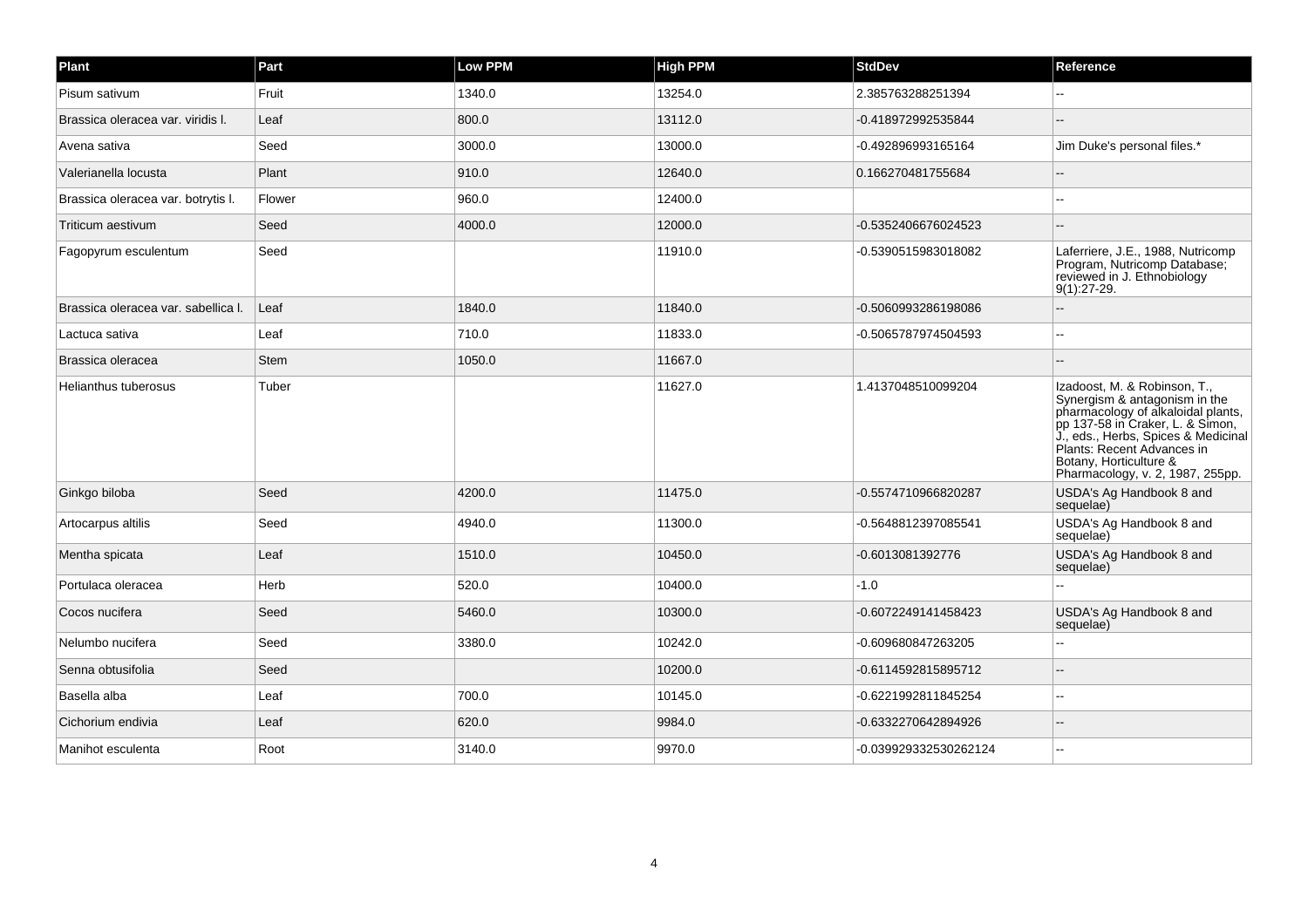| <b>Plant</b>                       | Part  | <b>Low PPM</b> | <b>High PPM</b> | <b>StdDev</b>        | Reference                                                                                                                                                                                                                                                                  |
|------------------------------------|-------|----------------|-----------------|----------------------|----------------------------------------------------------------------------------------------------------------------------------------------------------------------------------------------------------------------------------------------------------------------------|
| Lepidium meyenii                   | Root  |                | 9940.0          | -0.04142984764922602 | Taylor, Leslie. 2005. The Healing<br>Power of Rainforest Herbs.<br>SquareOne Publisher, Garden City<br>Park, NY. 519 pp.                                                                                                                                                   |
| Psophocarpus tetragonolobus        | Tuber | 4120.0         | 9671.0          | 0.4703507568264136   |                                                                                                                                                                                                                                                                            |
| Macadamia spp                      | Seed  | 8990.0         | 9250.0          | -0.651685772304995   | USDA's Ag Handbook 8 and<br>sequelae)                                                                                                                                                                                                                                      |
| Brassica oleracea var. capitata I. | Leaf  | 690.0          | 9225.0          | -0.6852151846414809  | USDA's Ag Handbook 8 and<br>sequelae)                                                                                                                                                                                                                                      |
| Secale cereale                     | Seed  | 8130.0         | 9130.0          | -0.6567670132374697  | USDA's Ag Handbook 8 and<br>sequelae)                                                                                                                                                                                                                                      |
| Perideridia gairdneri              | Root  |                | 8954.0          | -0.090746777892506   | Izadoost, M. & Robinson, T.,<br>Synergism & antagonism in the<br>pharmacology of alkaloidal plants,<br>pp 137-58 in Craker, L. & Simon,<br>J., eds., Herbs, Spices & Medicinal<br>Plants: Recent Advances in<br>Botany, Horticulture &<br>Pharmacology, v. 2, 1987, 255pp. |
| Cucumis sativus                    | Fruit | 340.0          | 8608.0          | 1.1465010817681804   |                                                                                                                                                                                                                                                                            |
| Abelmoschus esculentus             | Fruit | 840.0          | 8450.0          | 1.1043565641994444   |                                                                                                                                                                                                                                                                            |
| Mentha x piperita                  | Plant | 1730.0         | 8105.0          | -0.5964833395353818  | USDA's Ag Handbook 8 and<br>sequelae)                                                                                                                                                                                                                                      |
| Psoralea esculenta                 | Root  |                | 7976.0          | -0.13966357077072894 | Izadoost, M. & Robinson, T.,<br>Synergism & antagonism in the<br>pharmacology of alkaloidal plants,<br>pp 137-58 in Craker, L. & Simon,<br>J., eds., Herbs, Spices & Medicinal<br>Plants: Recent Advances in<br>Botany, Horticulture &<br>Pharmacology, v. 2, 1987, 255pp. |
| Cucurbita spp                      | Fruit | 500.0          | 7910.0          | 0.9603183395974352   |                                                                                                                                                                                                                                                                            |
| Castanea mollisima                 | Seed  | 4411.0         | 7852.0          | -0.7108822291683241  |                                                                                                                                                                                                                                                                            |
| Capsicum frutescens                | Fruit | 960.0          | 7834.0          | 0.9400462931719672   | USDA's Ag Handbook 8 and<br>sequelae)                                                                                                                                                                                                                                      |
| Psophocarpus tetragonolobus        | Leaf  | 1780.0         | 7689.0          | -0.7904243451957023  |                                                                                                                                                                                                                                                                            |
| Solanum melongena                  | Fruit | 610.0          | 7559.0          | 0.8666934936061291   |                                                                                                                                                                                                                                                                            |
| Phaseolus vulgaris                 | Fruit | 730.0          | 7503.0          | 0.8517561962399948   | USDA's Ag Handbook 8 and<br>sequelae)                                                                                                                                                                                                                                      |
| Foeniculum vulgare                 | Fruit | 6800.0         | 7460.0          | 0.8402864857624274   |                                                                                                                                                                                                                                                                            |
| Foeniculum vulgare                 | Seed  | 6800.0         | 7460.0          | -0.7274809495477411  | USDA's Ag Handbook 8 and<br>sequelae)                                                                                                                                                                                                                                      |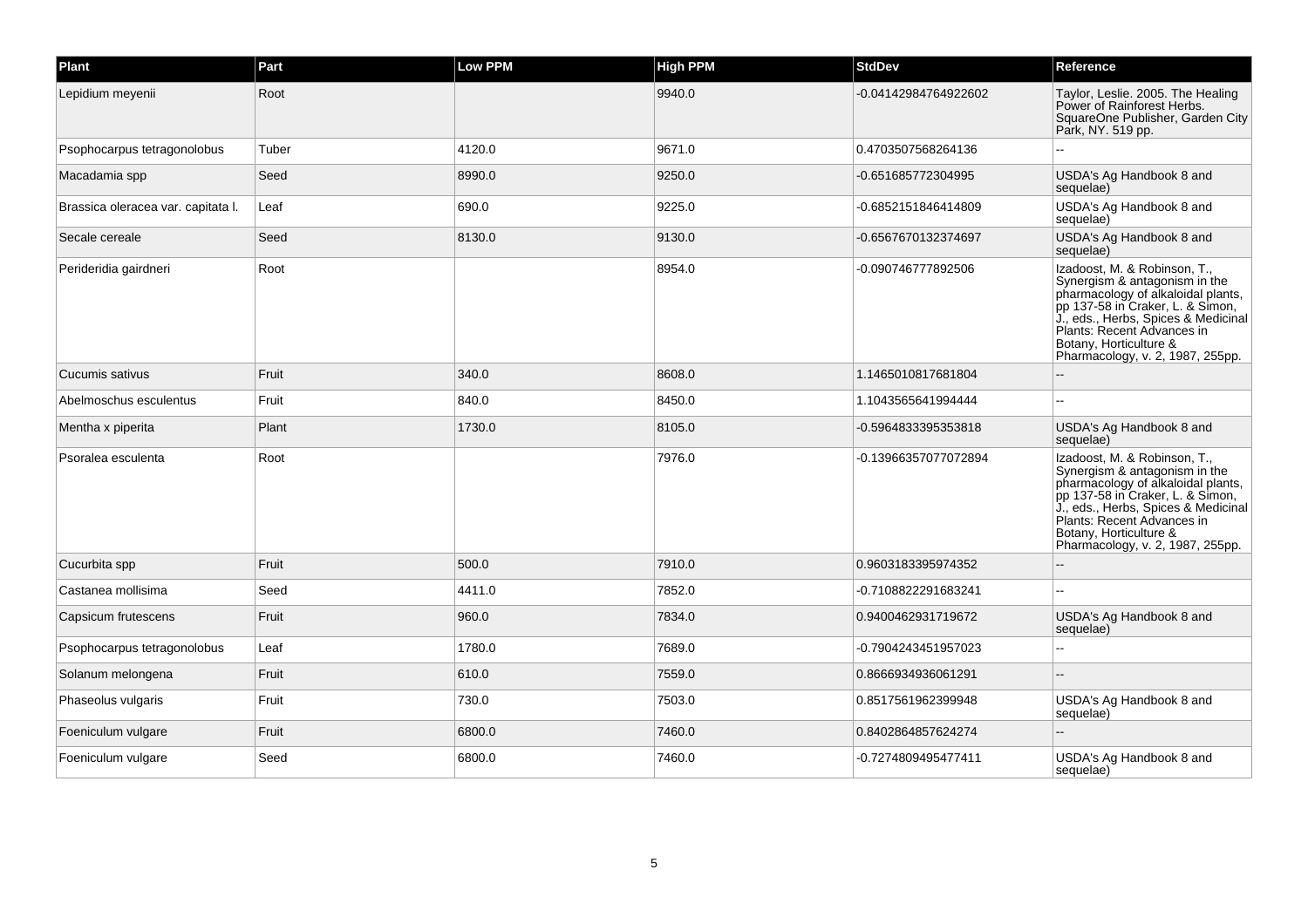| Plant                   | Part       | Low PPM | <b>High PPM</b> | <b>StdDev</b>        | Reference                                                                                                                          |
|-------------------------|------------|---------|-----------------|----------------------|------------------------------------------------------------------------------------------------------------------------------------|
| Citrullus lanatus       | Fruit      |         | 6949.0          | 0.7039836472964519   | Leung, A. Y. and Foster, S. 1995.<br>Encyclopedia of Common Natural<br>Ingredients 2nd Ed. John Wiley &<br>Sons, New York. 649 pp. |
| Solanum tuberosum       | Tuber      | 950.0   | 6850.0          | -0.8901819117276113  |                                                                                                                                    |
| Castanea dentata        | Seed       | 3808.0  | 6778.0          | -0.7563593355139717  |                                                                                                                                    |
| Pachyrhizus erosus      | Tuber      | 720.0   | 6635.0          | -0.9938736961087227  |                                                                                                                                    |
| Ocimum basilicum        | Leaf       |         | 6620.0          | -0.863646085190795   | USDA's Ag Handbook 8 and<br>sequelae)                                                                                              |
| Cucurbita pepo          | Fruit      | 370.0   | 6429.0          | 0.5652801717537763   |                                                                                                                                    |
| Dioscorea pentaphylla   | Root       | 1120.0  | 6035.0          | -0.2367468989676929  |                                                                                                                                    |
| Vitellaria paradoxa     | Seed       |         | 5985.0          | -0.7899378693427412  |                                                                                                                                    |
| Capsicum annuum         | Fruit      | 410.0   | 5592.0          | 0.34202092362066183  | USDA's Ag Handbook 8 and<br>sequelae)                                                                                              |
| Zea mays                | Seed       | 1310.0  | 5450.0          | -0.8125917351666905  | USDA's Ag Handbook 8 and<br>sequelae)                                                                                              |
| Sechium edule           | Fruit      | 380.0   | 5430.0          | 0.29880945624005906  |                                                                                                                                    |
| Arctium Iappa           | Root       | 1050.0  | 5250.0          | -0.2760103779139148  | USDA's Ag Handbook 8 and<br>sequelae)                                                                                              |
| Opuntia ficus-indica    | <b>Bud</b> |         | 4955.0          |                      | Laferriere, J.E., 1988, Nutricomp<br>Program, Nutricomp Database;<br>reviewed in J. Ethnobiology<br>$9(1):27-29.$                  |
| Citrus sinensis         | Fruit      | 230.0   | 4908.0          | 0.15957250579145005  |                                                                                                                                    |
| Rosmarinus officinalis  | Plant      | 1530.0  | 4745.0          | -1.1616107572945837  | USDA's Ag Handbook 8 and<br>sequelae)                                                                                              |
| Nelumbo nucifera        | Rhizome    | 880.0   | 4210.0          | 1.0                  |                                                                                                                                    |
| Apium graveolens        | Pt         | 200.0   | 4105.0          |                      | USDA's Ag Handbook 8 and<br>sequelae)                                                                                              |
| Calathea allouia        | Root       | 3385.0  | 3720.0          | -0.3525366489810734  |                                                                                                                                    |
| Lycopersicon esculentum | Fruit      | 1.0     | 3637.0          | -0.1794507969292052  |                                                                                                                                    |
| Citrus reticulata       | Fruit      | 440.0   | 3546.0          | -0.20372390514917343 | USDA's Ag Handbook 8 and<br>sequelae)                                                                                              |
| Daucus carota           | Root       | 430.0   | 3520.0          | -0.36254008310749936 |                                                                                                                                    |
| Colocasia esculenta     | Root       | 1030.0  | 3510.0          | -0.3630402548138207  |                                                                                                                                    |
| Mangifera indica        | Fruit      | 190.0   | 3400.0          | -0.24266757328230928 |                                                                                                                                    |
| Prunus armeniaca        | Fruit      | 450.0   | 3300.0          | -0.2693413185789777  | USDA's Ag Handbook 8 and<br>sequelae)                                                                                              |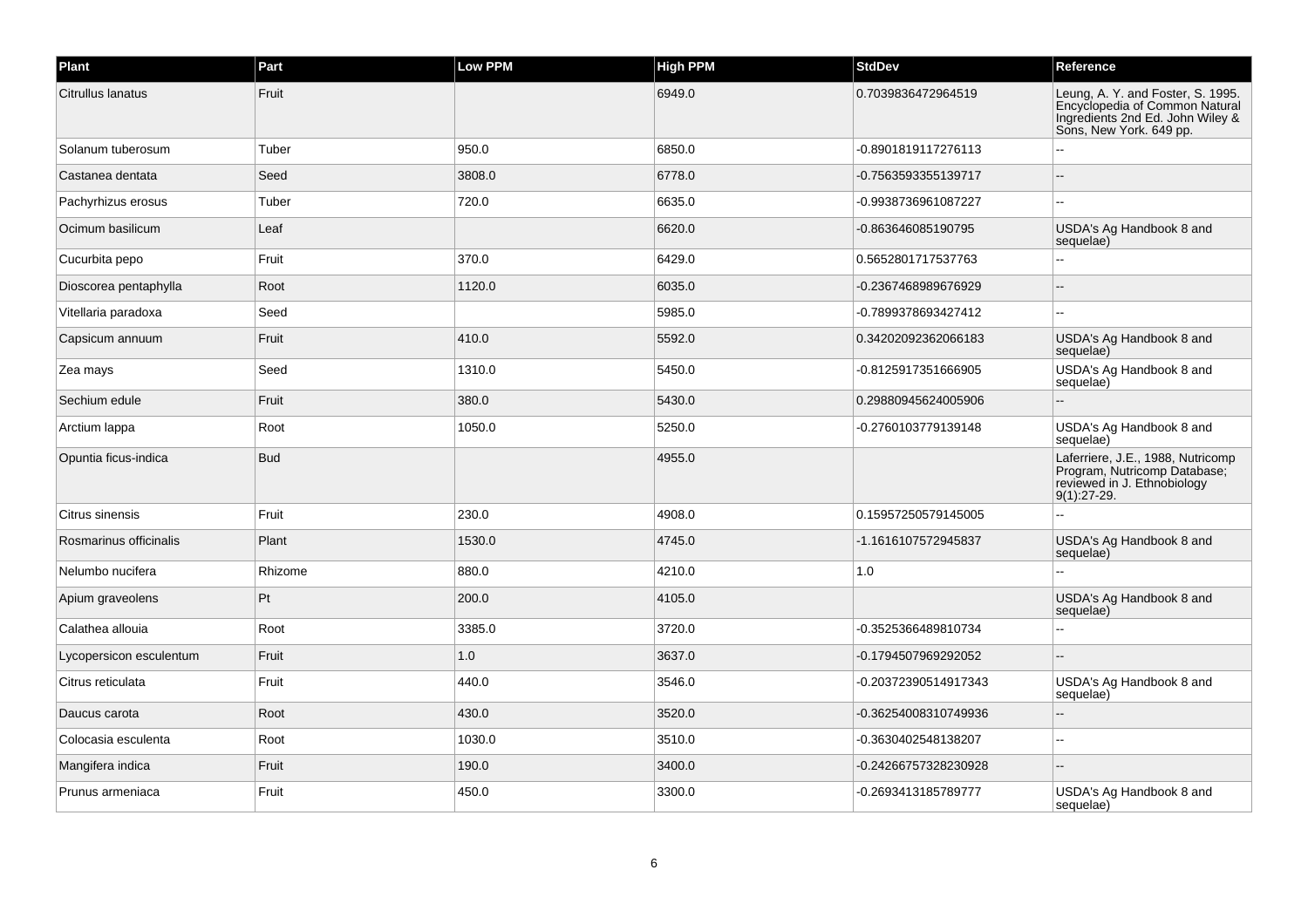| Plant                | Part    | <b>Low PPM</b> | <b>High PPM</b> | <b>StdDev</b>        | Reference                                                                                                                          |
|----------------------|---------|----------------|-----------------|----------------------|------------------------------------------------------------------------------------------------------------------------------------|
| Castanea sativa      | Seed    | 1451.0         | 3192.0          | -0.9082037520460875  |                                                                                                                                    |
| Lagenaria siceraria  | Fruit   | 140.0          | 3140.0          | -0.3120193110536471  | $\sim$                                                                                                                             |
| Murraya sp           | Fruit   | 1080.0         | 3111.0          | -0.31975469718968097 | $\overline{a}$                                                                                                                     |
| Musa x paradisiaca   | Fruit   | 1080.0         | 3111.0          | -0.31975469718968097 | USDA's Ag Handbook 8 and<br>sequelae)                                                                                              |
| Larrea tridentata    | Plant   |                | 3100.0          | -1.438287722239193   |                                                                                                                                    |
| Fragaria spp         | Fruit   | 260.0          | 3084.0          | -0.3269566084197814  | USDA's Ag Handbook 8 and<br>sequelae)                                                                                              |
| Beta vulgaris        | Root    | 380.0          | 2997.0          | -0.3886990633481032  | USDA's Ag Handbook 8 and<br>sequelae)                                                                                              |
| Brassica rapa        | Root    | 240.0          | 2950.0          | -0.39104987036781336 | $\overline{a}$                                                                                                                     |
| Ipomoea batatas      | Root    | 520.0          | 2835.0          | -0.3968018449905083  | ٠.                                                                                                                                 |
| Vitis vinifera       | Fruit   | 490.0          | 2520.0          | -0.47739653189299114 | USDA's Ag Handbook 8 and<br>sequelae)                                                                                              |
| Zingiber officinale  | Root    | 430.0          | 2486.0          | -0.41425783754112155 | USDA's Ag Handbook 8 and<br>sequelae)                                                                                              |
| Zingiber officinale  | Rhizome | 430.0          | 2486.0          | $-1.0$               |                                                                                                                                    |
| Asimina triloba      | Fruit   | 240.0          | 2336.0          | -0.526476223238861   | $\sim$ $\sim$                                                                                                                      |
| Sambucus canadensis  | Fruit   | 470.0          | 2326.0          | -0.5291435977685278  | USDA's Ag Handbook 8 and<br>sequelae)                                                                                              |
| Persea americana     | Fruit   | 470.0          | 2293.0          | -0.5379459337164284  |                                                                                                                                    |
| Vaccinium corymbosum | Fruit   | 340.0          | 2210.0          | -0.5600851423126632  |                                                                                                                                    |
| Phoenix dactylifera  | Fruit   | 620.0          | 2090.0          | -0.5920936366686652  | $\sim$                                                                                                                             |
| Lycium barbarum      | Fruit   |                | 1900.0          | -0.6427737527323352  | Leung, A. Y. and Foster, S. 1995.<br>Encyclopedia of Common Natural<br>Ingredients 2nd Ed. John Wiley &<br>Sons, New York. 649 pp. |
| Psidium guajava      | Fruit   | 210.0          | 1512.0          | -0.7462678844834085  | USDA's Ag Handbook 8 and<br>sequelae)                                                                                              |
| Prunus persica       | Fruit   | 180.0          | 1458.0          | -0.7606717069436094  | ٠.                                                                                                                                 |
| Ananas comosus       | Fruit   | 46.0           | 1333.0          | -0.794013888564445   |                                                                                                                                    |
| Averrhoa carambola   | Fruit   | 110.0          | 1210.0          | -0.8268225952793471  | USDA's Ag Handbook 8 and<br>sequelae)                                                                                              |
| Carica papaya        | Fruit   | 100.0          | 895.0           | -0.9108448929638525  | USDA's Ag Handbook 8 and<br>sequelae)                                                                                              |
| Prunus domestica     | Fruit   | 130.0          | 878.0           | -0.9153794296642861  | USDA's Ag Handbook 8 and<br>sequelae)                                                                                              |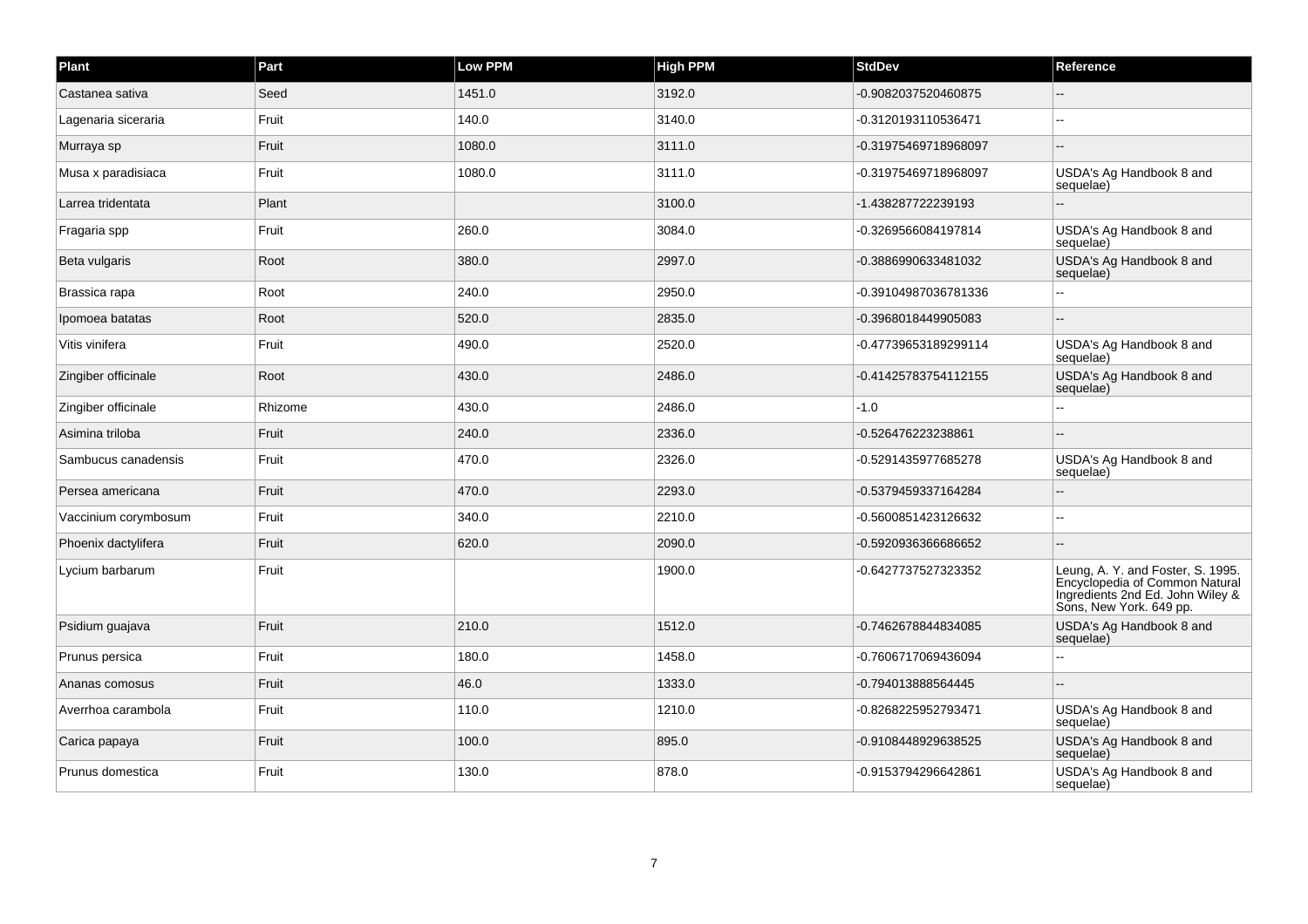| Plant                    | Part        | <b>Low PPM</b> | <b>High PPM</b> | <b>StdDev</b>       | Reference                                                                                                                           |
|--------------------------|-------------|----------------|-----------------|---------------------|-------------------------------------------------------------------------------------------------------------------------------------|
| Phyllanthus emblica      | Fruit       | 176.0          | 871.0           | -0.917246591835053  |                                                                                                                                     |
| Harpagophytum procumbens | Root        |                | 840.0           | -0.4965861004016072 | $\sim$                                                                                                                              |
| Ficus carica             | Fruit       | 170.0          | 814.0           | -0.9324506266541539 | USDA's Ag Handbook 8 and<br>sequelae)                                                                                               |
| Theobroma cacao          | Seed        |                | 800.0           | -1.009489821300081  | ANON. 1948-1976. The Wealth of<br>India raw materials. Publications<br>and Information Directorate, CSIR,<br>New Delhi. 11 volumes. |
| Psidium cattleianum      | Fruit       | 150.0          | 775.0           | -0.9428533873198546 |                                                                                                                                     |
| Citrus paradisi          | Fruit       | 470.0          | 760.0           | -0.9468544491143548 | ä.                                                                                                                                  |
| Pyrus communis           | Fruit       | 70.0           | 432.0           | -1.0343443336874272 | $\sim$                                                                                                                              |
| Malus domestica          | Fruit       | 60.0           | 373.0           | -1.0500818434124615 | USDA's Ag Handbook 8 and<br>sequelae)                                                                                               |
| Momordica charantia      | Seed        |                | 323.0           | -1.0296877540066676 | Jim Duke's personal files.                                                                                                          |
| Ribes nigrum             | Fruit Juice |                | 35.0            |                     |                                                                                                                                     |
| Linum usitatissimum      | Seed        |                | 0.554           | -1.0433413024542735 | $\sim$                                                                                                                              |
| Humulus lupulus          | Fruit       |                |                 |                     | <b>CRC Handbook of Medicinal</b><br>Herbs and/or CRC Handbook of<br><b>Proximate Analyses</b>                                       |
| Cryptotaenia japonica    | Shoot       |                |                 |                     |                                                                                                                                     |
| Cryptotaenia japonica    | Root        |                |                 |                     |                                                                                                                                     |
| Stachys officinalis      | Shoot       |                |                 |                     |                                                                                                                                     |
| Raphanus sativus         | Plant       |                |                 |                     |                                                                                                                                     |
| Angelica sinensis        | Root        |                |                 |                     | Jim Duke's personal files.                                                                                                          |
| Urtica dioica            | Plant       |                |                 |                     |                                                                                                                                     |
| Albizia lebbeck          | Seed        |                |                 |                     | Wealth of India.                                                                                                                    |
| Prunus cerasus           | Fruit       |                |                 |                     |                                                                                                                                     |
| Alpinia galanga          | Leaf        |                |                 |                     |                                                                                                                                     |
| Anastatica hierochuntica | Fruit       |                |                 |                     | $\sim$                                                                                                                              |
| Crocus sativus           | <b>Bulb</b> |                |                 |                     |                                                                                                                                     |
| Cocos nucifera           | Endosperm   |                |                 |                     | Jim Duke's personal files.                                                                                                          |
| Cocos nucifera           | Leaf        |                |                 |                     | Jim Duke's personal files.                                                                                                          |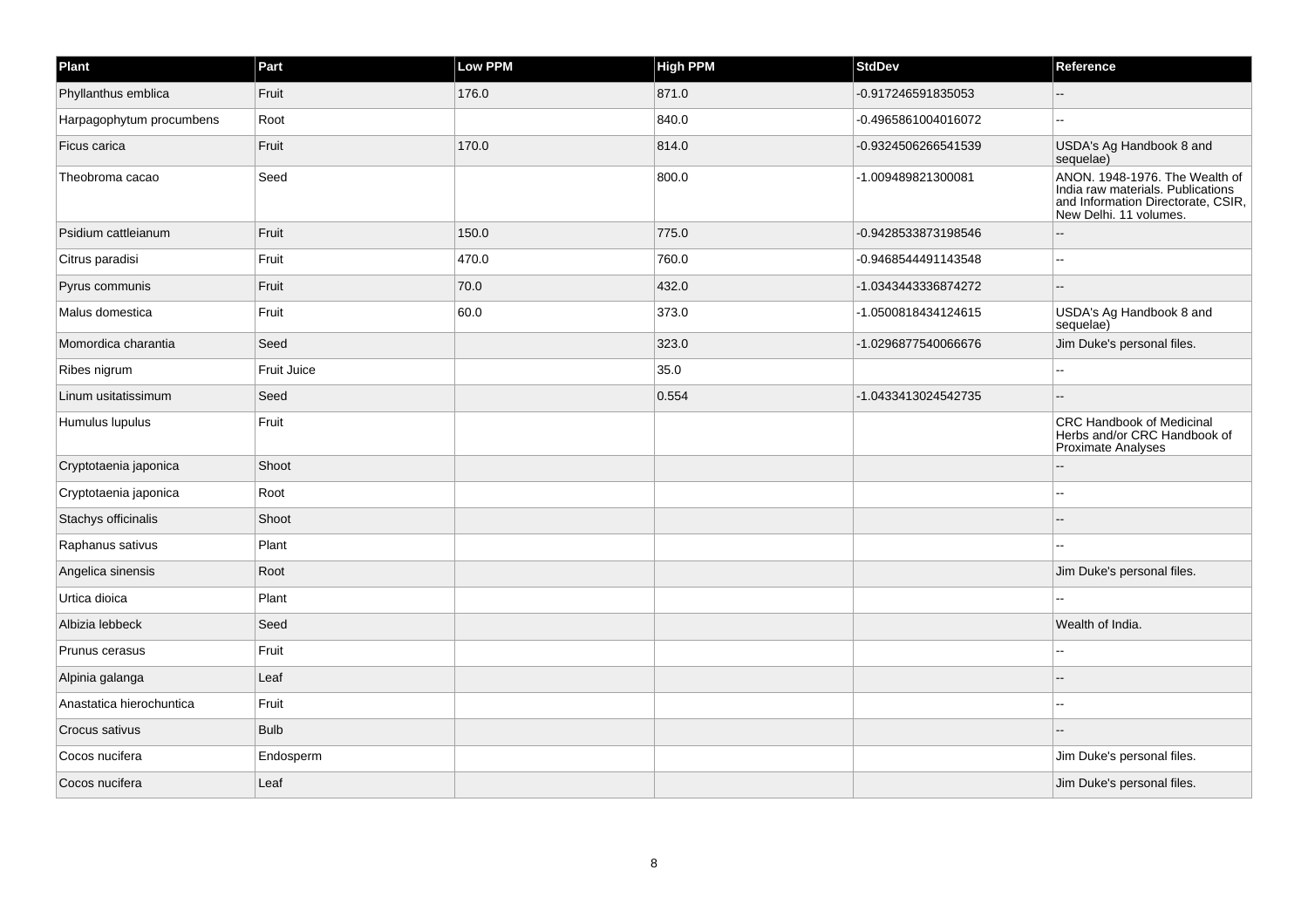| Plant                     | Part                 | <b>Low PPM</b> | <b>High PPM</b> | <b>StdDev</b> | Reference                                                                                                                                |
|---------------------------|----------------------|----------------|-----------------|---------------|------------------------------------------------------------------------------------------------------------------------------------------|
| Scutellaria baicalensis   | Root                 |                |                 |               |                                                                                                                                          |
| Zingiber officinale       | Tuber                |                |                 |               |                                                                                                                                          |
| Trigonella foenum-graecum | Leaf                 |                |                 |               | --                                                                                                                                       |
| Artemisia dracunculus     | Leaf                 |                |                 |               |                                                                                                                                          |
| Astragalus membranaceus   | Root                 |                |                 |               | Leung, A. Y. and Foster, S. 1995.<br>Encyclopedia of Common Natural<br>Ingredients 2nd Ed. John Wiley &<br>Sons, New York. 649 pp.       |
| Paeonia officinalis       | Root                 |                |                 |               | <b>CRC Handbook of Medicinal</b><br>Herbs and/or CRC Handbook of<br><b>Proximate Analyses</b>                                            |
| Capsella bursa-pastoris   | Plant                |                |                 |               |                                                                                                                                          |
| Terminalia chebula        | Fruit                |                |                 |               | List, P.H. and Horhammer, L.,<br>Hager's Handbuch der<br>Pharmazeutischen Praxis, Vols. 2-<br>6, Springer-Verlag, Berlin, 1969-<br>1979. |
| Juglans regia             | Seed                 |                |                 |               | USDA's Ag Handbook 8 and<br>sequelae)                                                                                                    |
| Pinellia ternata          | Tuber                |                |                 |               |                                                                                                                                          |
| Medicago sativa           | Plant                |                |                 |               |                                                                                                                                          |
| Annona squamosa           | Fruit                |                |                 |               |                                                                                                                                          |
| Lycopodium clavatum       | Pollen Or Spore      |                |                 |               | ANON, 1948-1976. The Wealth of<br>India raw materials. Publications<br>and Information Directorate, CSIR,<br>New Delhi. 11 volumes.      |
| Coccinia grandis          | Flower               |                |                 |               | List, P.H. and Horhammer, L.,<br>Hager's Handbuch der<br>Pharmazeutischen Praxis, Vols. 2-<br>6, Springer-Verlag, Berlin, 1969-<br>1979. |
| Allium ampeloprasum       | Plant                |                |                 |               |                                                                                                                                          |
| Armoracia rusticana       | Root                 |                |                 |               | List, P.H. and Horhammer, L.,<br>Hager's Handbuch der<br>Pharmazeutischen Praxis, Vols. 2-<br>6, Springer-Verlag, Berlin, 1969-<br>1979. |
| Artemisia dracunculus     | Root                 |                |                 |               |                                                                                                                                          |
| Mentha spicata            | <b>Essential Oil</b> |                |                 |               |                                                                                                                                          |
| Urtica dioica             | Leaf                 |                |                 |               | Jim Duke's personal files.                                                                                                               |